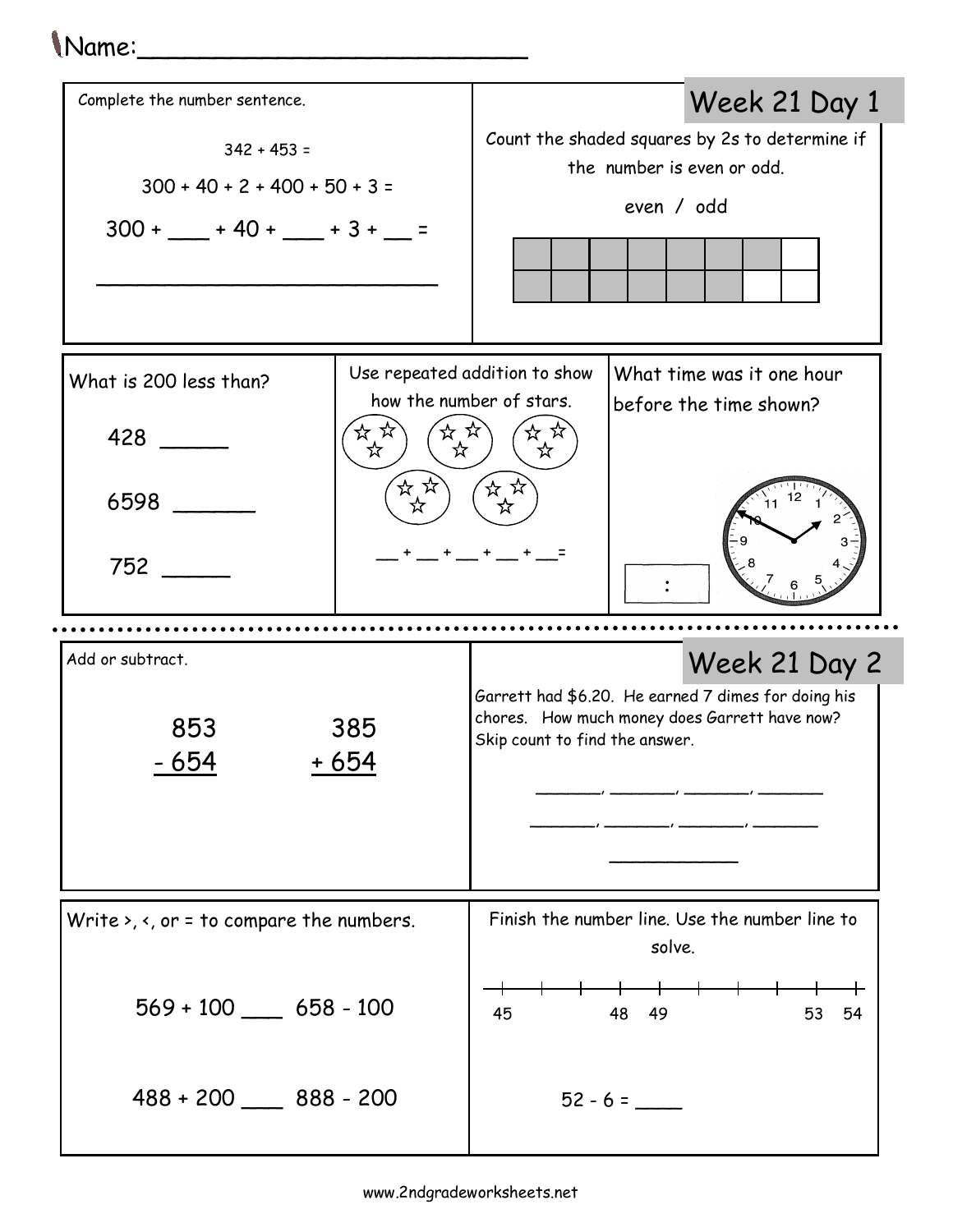## Name:\_\_\_\_\_\_\_\_\_\_\_\_\_\_\_\_\_\_\_\_\_\_\_\_\_



www.2ndgradeworksheets.net